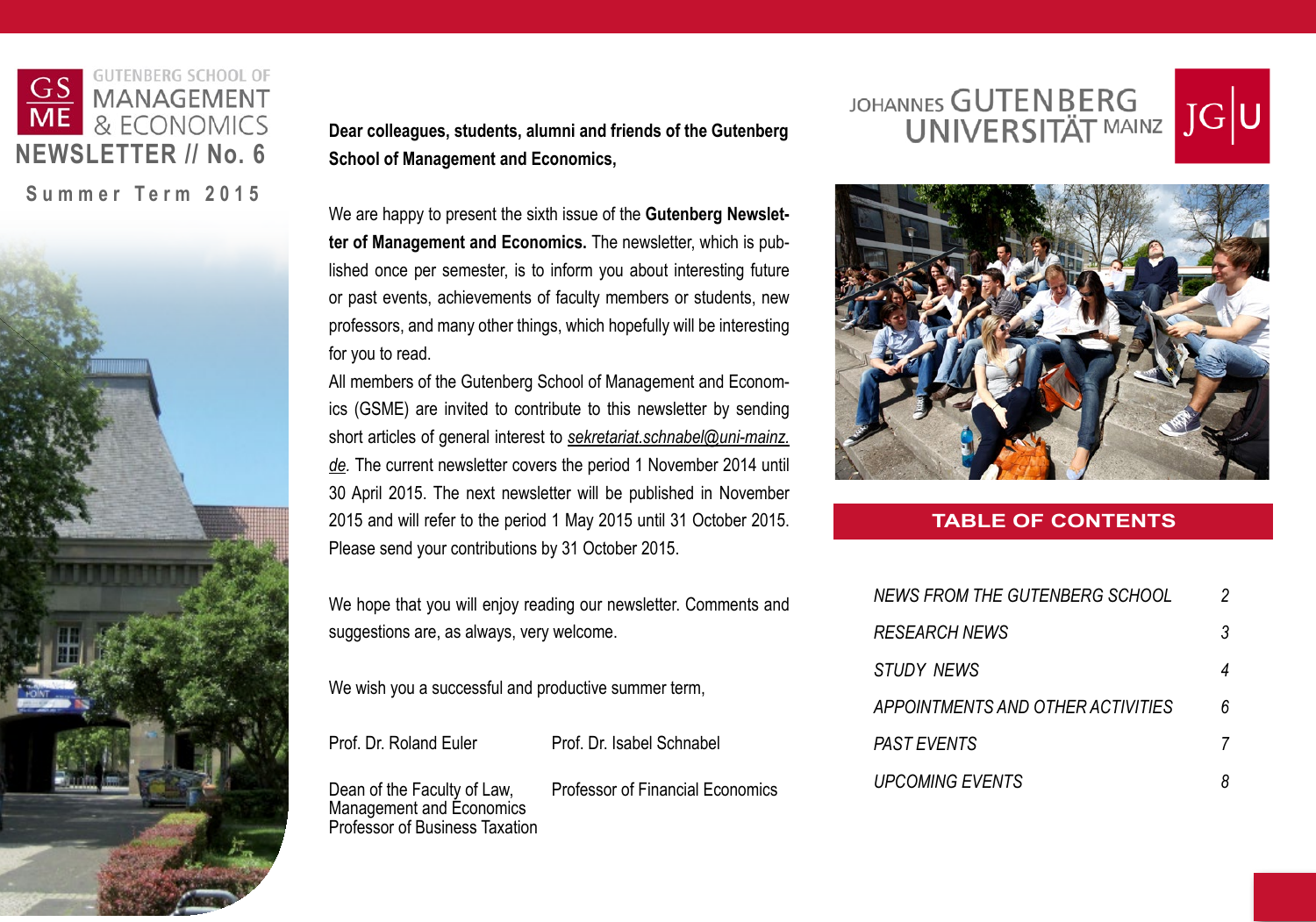# **NEWS FROM THE GUTENBERG SCHOOL**



#### **Konstantin Wacker joins Gutenberg School**

We are happy to welcome **Dr. Konstantin Wacker** as **Juniorprofessor of International Economics** at the Gutenberg School of Management and Economics (GSME). He has taken over the position as of this summer term.



His research focuses on the empirical analysis of capital flows (especially FDI), the international financial system, and longer-run effects of macroeconomic volatility. You can follow him on Twitter: @KM\_Wacker



**Impressum**

Issued by: Dean of the Faculty of Law, Management and Economics Gutenberg School of Management and Economics Johannes Gutenberg University Mainz Jakob-Welder-Weg 9 55128 Mainz *<http://wiwi.uni-mainz.de>*

Edited by: Chair of Financial Economics Gutenberg School of Management and Economics Johannes Gutenberg University Mainz Jakob-Welder-Weg 4 55128 Mainz *<http://www.financial.economics.uni-mainz.de> E-mail: sekretariat.schnabel@uni-mainz.de*



**Results of the election to the Faculty Council of the Faculty of Law, Management and Economics (effective from summer term 2015)**

Students:

Henrike Schall (FS Jura) Vera Steitz (FS Wiwi) Jana Jürgen (FS Jura) Franziska Schmidt (FS Wiwi)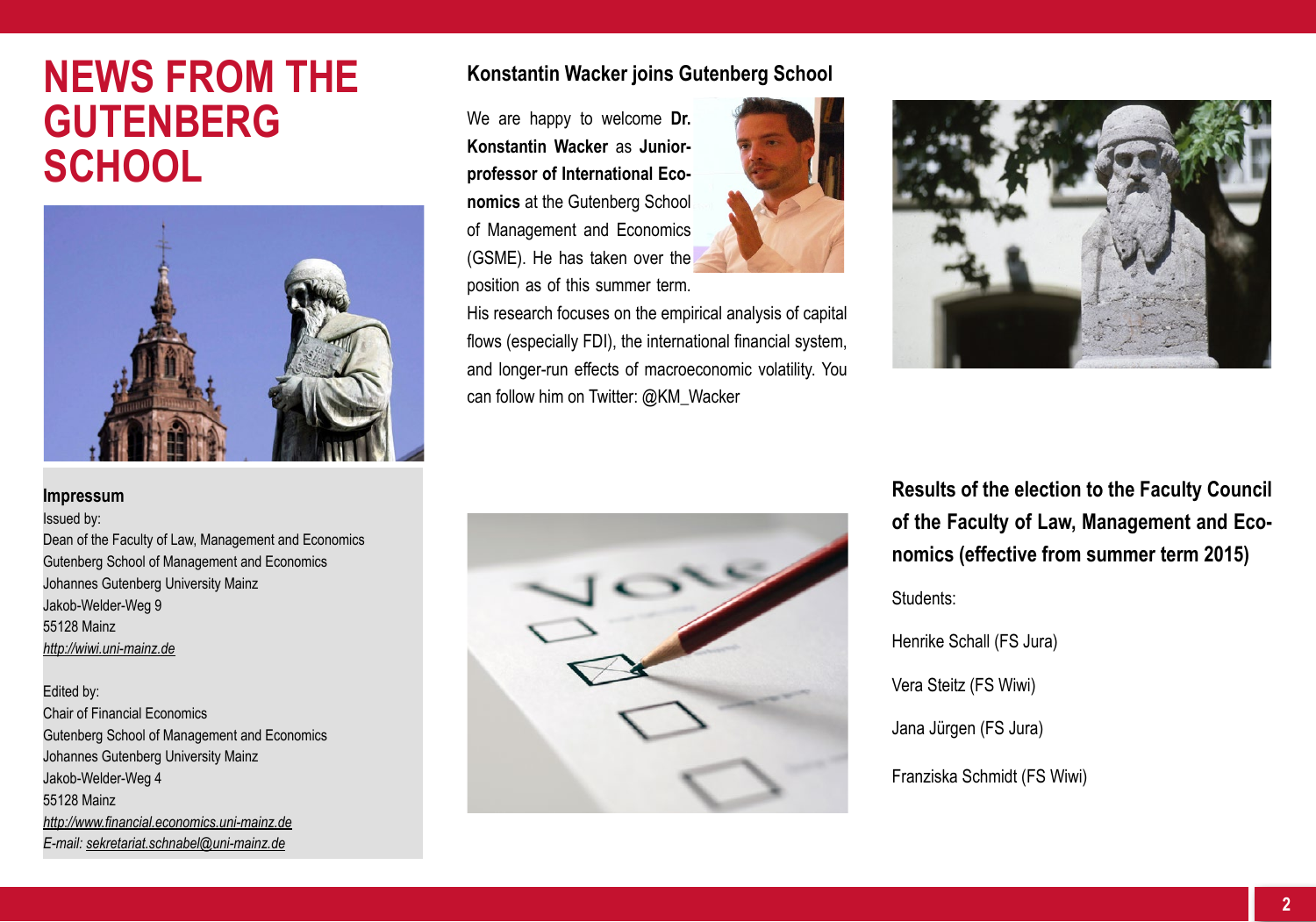# **RESEARCH NEWS**

#### **New graduate college DAS**

The **Gutenberg Council for Young Researchers (GYR)** granted five scholarships for researching the **Dynamic Aspects of Work-Related Stress (DAS)**. The DAS graduate college (DAS GC; [http://stress.uni-mainz.de\)](http://stress.uni-mainz.de) will further our understanding of the psychological and economic outcomes of stress and their consequences. It will identify characteristics of the dynamic trajectories during the development of stress and during recovery. This has hardly been investigated so far. The Ph.D. students and postdocs will be granted a scholarship for two years. In addition, there will be a structured program. Time dependent, i. e. dynamic processes of stress and coping with stress will be integrated into economic models, time-related effects of stress will be analyzed over varying periods of time, the consequences of different schemes of stress-related processes are described in dependence on time and the dynamic interplay of work-related stress and recovering periods among double-income couples will be investigated. The following persons are involved in the project: Juniorprof. Verena Haun (FB 02), Prof. Thomas Rigotti (FB 02), **Prof. Christian Dormann** (Chair of Business Education), and **Prof. Klaus Wälde** (Chair in Macroeconomics).

## **TOP PUBLICATIONS**

**Tilk, Christian** and **Stefan Irnich**: "Dynamic Programming for the Minimum Tour Duration Problem," *Transportation Science*, forthcoming.

## **Third-party Funding**

**Prof. Christian Dormann** and **Olga Mater** (Chair of Business Education) were granted first-phase funding by the Center for Educational and Higher Educational Research (ZBH) for studying differences between men and women in general knowledge and in economic knowledge in particular. The literature in this respect is equivocal. It will be investigated if the relevance of testing situations for individuals' biography moderates gender differences and, thus, can explain the so far ambiguous literature.

**Prof. Thorsten Schank** *(Chair of Applied Statistics and* Econometrics) received €15,000 Euro from the Internal University Research Funding to support the project "Market structure and wages: evidence from Eastern Germany" (jointly with **Dr. Damir Stijepic**). The study uses the natural experiment of the German reunification – after which wage patterns in Eastern Germany quickly adjusted to Western German levels – to investigate the determinants of wage inequality.

**Prof. Isabel Schnabel** (Chair of Financial Economics) received €199,200 Euro for the continuation of the project "Financial contagion through market prices – Theory and evidence" (with Hendrik Hakenes, University of Bonn), which is part of the Priority Program "Financial Market Imperfections and Macroeconomic Performance" funded by Deutsche Forschungsgemeinschaft (DFG).

#### **WiwiKom-Project Extension**



After a successful project period of three years, the BMBF-funded research project , Modeling and measuring competencies in business and economics among students and graduates by translating and adapting existing measuring instruments' (WiwiKom) (**Prof. Olga Zlatkin-Troitschanskaia, Juniorprof. Manuel Förster**, Chair of Business and Economics Education) has been extended until October 2015. The funding has therefore been increased by  $\epsilon$  88,313,50 to a total of  $\epsilon$  516,220,10.

# **KoKoHs-Project Extension**



After a successful project period of four years, the BMBF-funded research project , Modeling and Measuring Competencies in Higher Education' (KoKoHs) (**Prof. Olga Zlatkin-Troitschanskaia**, Chair of Business and Economics Education) has been extended until 30 September 2015. The funding has therefore been increased by € 52,141.10 to a total of € 390,276.70.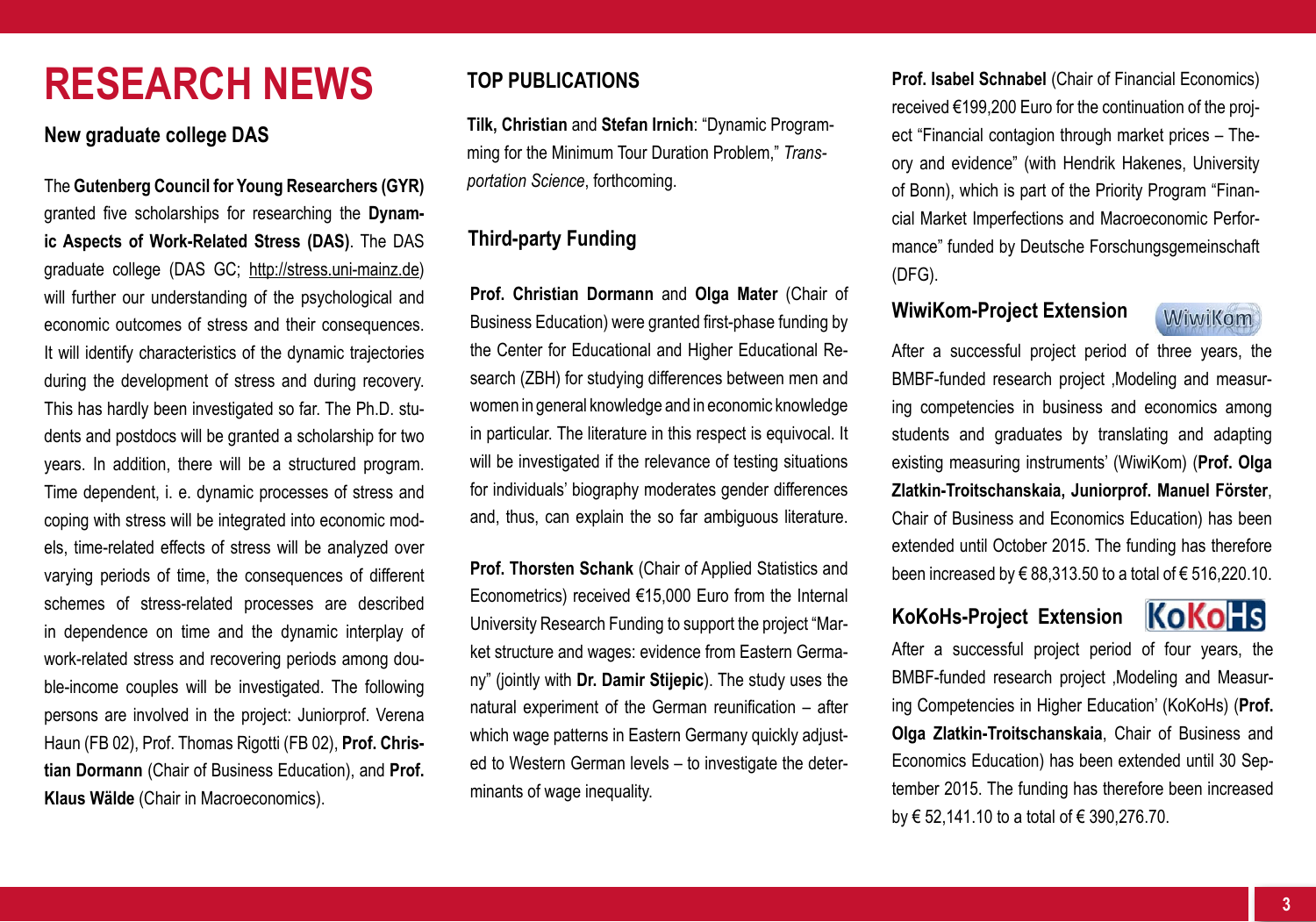# **STUDY NEWS**

**Excellent grades for our master's programs in the 2014 CHE Ranking**

In December 2014 the Gütersloh-based Centrum für Hochschulentwicklung (CHE) published its ranking of German master's programs in economics and management. This ranking is based on objective information about study conditions (faculty/student ratios, international outreach, infrastructure etc.) and on students' replies to an online questionnaire.

The CHE awarded excellent grades to our **Master's of Management** and **Master's of International Economics and Public Policy** programs. In all categories (study situation, feasibility, quantity and quality of available courses, coaching by faculty, international outreach), the MoM and the MIEPP were ranked at the very top of the programs evaluated. Detailed information can be found here: <http://ranking.zeit.de/che2014/de>.

We are proud about this very positive outcome, and we take it as a motivation to continue and deepen our commitment to excellent teaching at the GSME.

## **New students at JGU Mainz in the summer term 2015**

We welcome our new students who are joining the Gutenberg School in the summer term. 147 students

are starting a Bachelor of Science in Management and Economics, 25 a Bachelor of Science in Business Education. Moreover, 52 students enrolled in the Master of Science in Management and 18 in the Master of Science in International Economics and Public Policy. 9 students are starting a Master of Science in Business Education and 9 a Master of Education in Business Education.

## **Graduation Ceremony in the winter term 2014/15**

On 28 November 2014, the Gutenberg School of Management and Economics honored all students who finished their Bachelor or Master's Degree in the preceding months. We congratulate our students who successfully finished their studies at Johannes Gutenberg University Mainz: Bachelor in Management and Economics: 179 students

Bachelor in Business Education: 37 students

Diploma in Business Administration: 48 students

Diploma in Economics: 5 students

Diploma in Business Education: 7 students

Master of Management: 115 students

Master in International Economics and Public Policy: 32 students

Master in Business Education: 12 students

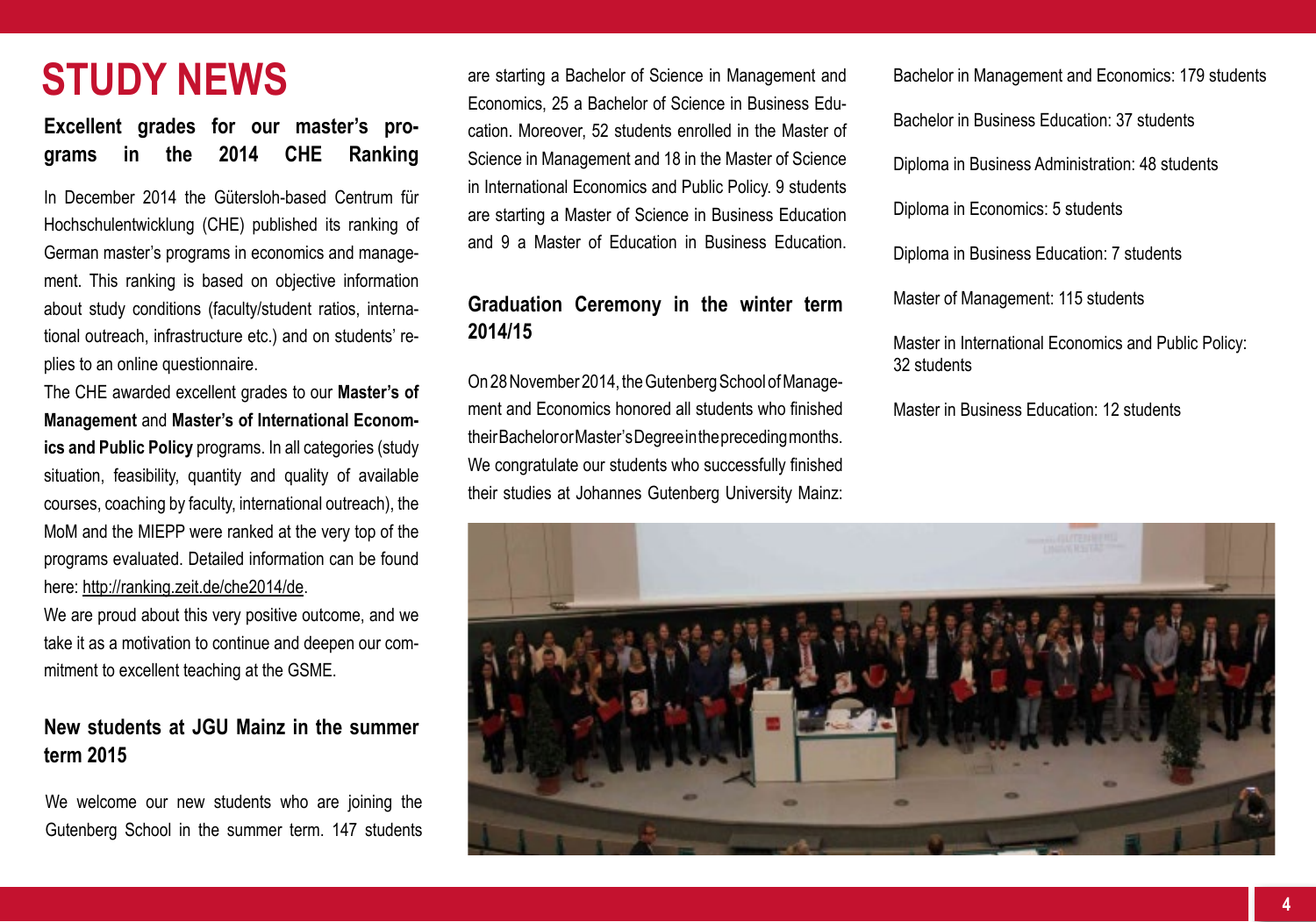# **STUDY NEWS**

#### **News from the Fachschaft**

During the past winter term, the student council was engaged in different committees, concerning both the study environment and faculty decisions. There were several recruiting committees



for new professors in which members of the student council represented the interests of all GSME students. In January we participated in the open day for new students and could give them some helpful information. As in recent years, we organized our *Glühwein-Stand* which was greatly appreciated in the cold weather. Also the party in cooperation with the student councils of law and medicine was a great success and will take place again in the upcoming summer term.

All GSME students are welcome to drop by at the student council office.

E-mail: [fswiwi@uni-mainz.de](mailto:fswiwi%40uni-mainz.de?subject=)

Facebook: Fachschaft Wirtschaftswissenschaften

#### **Graduation Ceremony for the Master of International Economics and Public Policy (MIEPP)**



On 20 April 2015 the Gutenberg School held the Graduation Ceremony for the recent graduates from the Master of Science in International Economics and Public Policy (MIEPP). On that occasion, the prize for the best MIEPP degree was awarded to **Victor Gimenez Perales**. As usual, the graduation event was followed by a welcome event for the incoming MIEPP students in the Kasematten. For the first time, both events were sponsored by the **Regional Office of Deutsche Bundesbank in Mainz**, two representatives of which were also participating.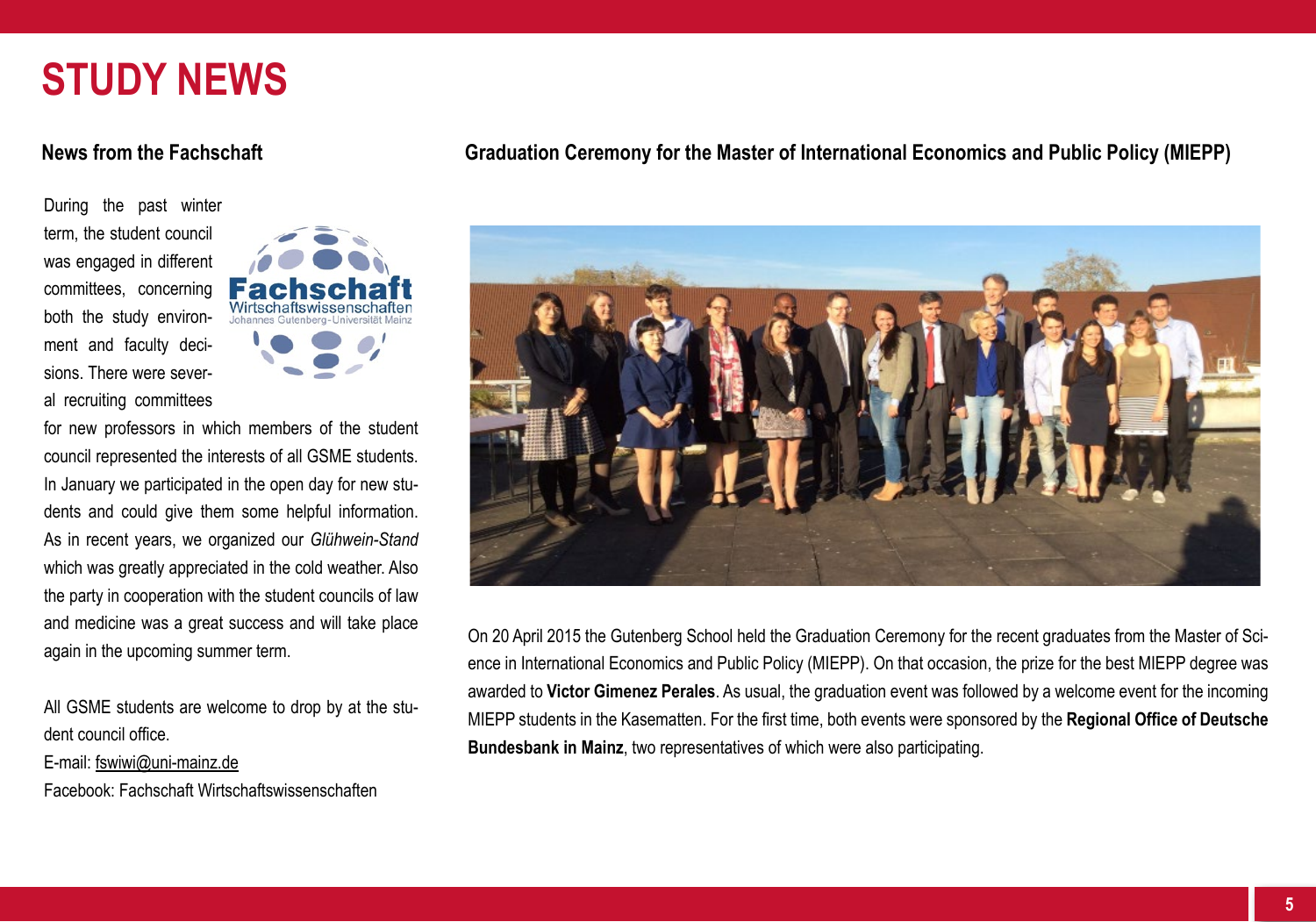# **APPOINTMENTS AND OTHER ACTIVITIES**

The Division of Education, Arts and Social Sciences has approved the conferral of the Honorary Academic Title

**Adjunct Professor with the University of South Australia** to **Prof. Christian Dormann** (Chair of Business Education). This title has been conferred from 1 June 2014 until 30 May 2017. The University of South Australia recognizes the important contri-



bution that Adjuncts make to the University's academic activities including teaching, research, scholarship and community engagement.

In May 2015 **Prof. Philipp Harms** (Chair of International Economics) was elected **Chairman** of the **Standing Field Committee for International Economics** (Ausschuss für Außenwirtschaftstheorie und -politik) of the Verein



für Socialpolitik (German Economic Association) for the next two years. For further information, see: [https://](https://www.iwb-vfs.wiwi.uni-due.de/) [www.iwb-vfs.wiwi.uni-due.de/](https://www.iwb-vfs.wiwi.uni-due.de/)

Prof. I**sabel Schnabel** (Chair of Financial Economics) was appointed a member of the **Advisory Scientific** 

**Committee (ASC)** of the **European Systemic Risk Board (ESRB)** by Mario Draghi, President of the European Central Bank. The ESRB, created in 2011 in response to the global financial crisis, is part of the European System of Financial Supervision and is responsible for



the macroprudential supervision of banks, insurance companies and financial markets in the European Union. The ASC provides external expertise to the ESRB and is composed of leading financial economists. For further information, see:<http://www.esrb.europa.eu>.

**Prof. Isabel Schnabel** (Chair of Financial Economics) was promoted to become a permanent Research Fellow of the **Centre for European Policy Research (CEPR)** in the area of financial economics in January 2015. The CEPR is the leading research network in economics in Europe. See: [www.cepr.org.](www.cepr.org)

**Prof. Isabel Schnabel** (Chair of Financial Economics) was elected to become a member of the **Executive Council** (Erweiterter Vorstand) of **Verein für Socialpolitik**, the association of German-speaking economists for the period 2015 until 2018. See: [www.socialpolitik.de](http://www.socialpolitik.de).

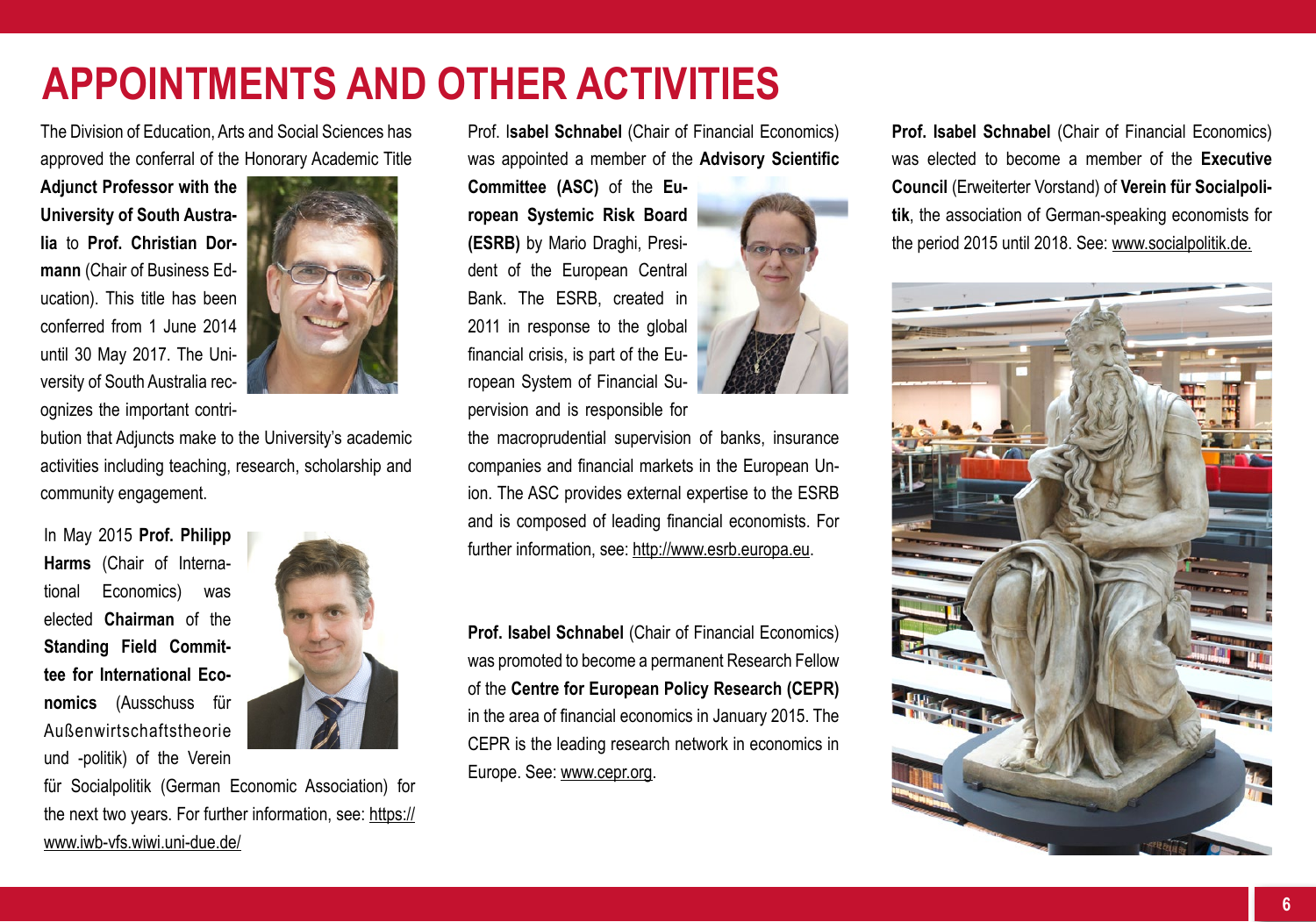# **PAST EVENTS**

## **International Conference of the BMBF-Funded Research Program KoKoHs**

On 28 and 29 November 2014, an international conference on "Modeling and Measuring Competencies in Higher Education" was held at JGU Mainz. The conference was organized by the coordination office in Mainz (**Prof. Olga Zlatkin-Troitschanskaia, Dr. Christiane Kuhn, Miriam Toepper**, Chair of Business and Economics Education).

The conference showcased the impressive results of the 24 interdisciplinary research project alliances. Numerous renowned international and national experts in educational research and higher education research as well as educational policy-makers and practitioners attended the conference. The conference program included keynotes by **Prof. Hamish Coates** (Australia), **Prof. Rolf van der Velden** (Netherlands), and **Prof. Jan-Eric Gustafsson** (Sweden).

For more information on the international conference, please visit<http://www.kokohs-conference.de>.

## **International conference of the WiwiKom project**

At the end of the first funding phase of the BMBFfunded research project WiwiKom (**Prof. Olga Zlatkin-Troitschanskaia**, Chair of Business and Economics Education), an international conference took place at JGU Mainz on 1 and 2 December 2014. The program included presentations by international project partners. Furthermore, future prospects were discussed in panel discussions with international experts. The international cooperation partners included **Prof. William B. Walstad** (John T. and Mable M. Hay Professor of Economics at the University of Nebraska-Lincoln), **Prof. Richard J. Shavelson** (Margaret Jacks Professor of Education (Emeritus) at Stanford University) as well as **Prof. Jinsoo Hahn** (Gyeongin National University of Education in South Korea).

#### **Third Gutenberg-Symposium**

The third "Gutenberg-Symposium: University meets Business" with about 150 participants took place on 27 January 2015 in the Festsaal of Staatskanzlei in Mainz. The symposium, which was jointly organized by the **Zukunftsinitiative Rheinland-Pfalz (ZIRP)** and the **Executive MBA Program** of the JGU Mainz, was on "Innovation made in Rheinland-Pfalz." The three speakers and members of the panel were the First Minister of Rhineland-Palatinate, **Malu Dreyer**, the President of Johannes Gutenberg-University, **Prof. Georg Krausch**, and the Head of Boehringer Ingelheim Germany, **Stefan Rinn**. The three speakers discussed the topic from their specific points of view – political, academic and economic.

#### **4th Research Workshop in Financial Economics**

On 2 March 2015, **Prof. Isabel Schnabel** (Chair of Financial Economics) organized the 4th Research Workshop in Financial Economics at JGU Mainz. The goal of the workshop series is to strengthen the network of economists working in the area of financial intermediation, in particular financial stability and banking regulation. The workshop included speakers from several leading German universities and research institutes, the European Central Bank, as well as doctoral students from our Graduate School of Economics, Finance and Management (GSEFM). The program of the workshop can be found here: [http://www.financial.economics.uni-mainz.](http://www.financial.economics.uni-mainz.de/Dateien/Program_4th_Research_Workshop_FE_-_March_2015.pdf) de/Dateien/Program\_4th\_Research\_Workshop\_FE\_-March 2015.pdf